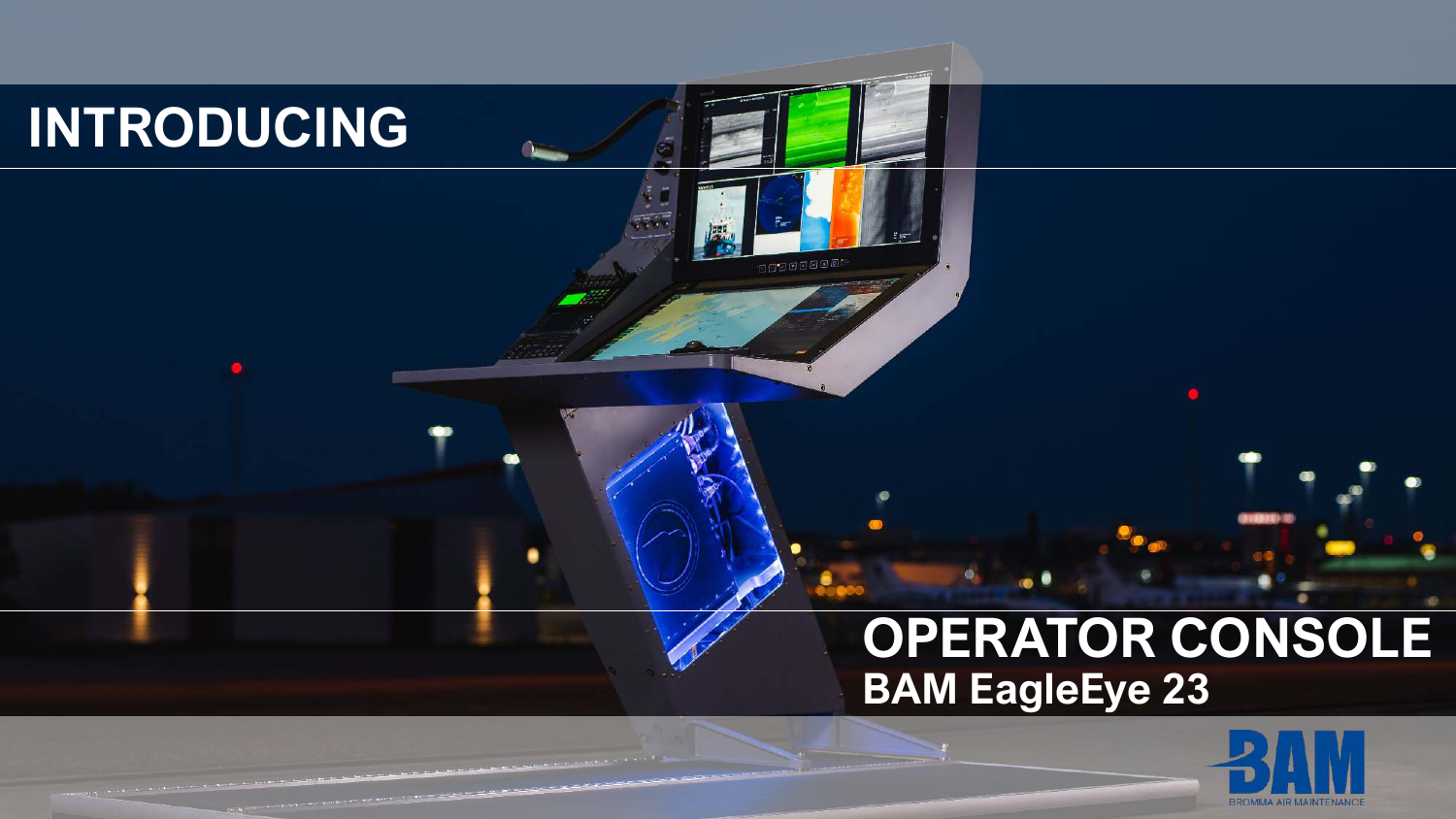Improved situation awareness and ease of operation Two large touch screens with different predefined window layouts adapted to the specific mission type give an unprecedented situation overview as well as a further improved ease of operation

#### **SELECT BAM CONSOLE**

- Customizable Console
- LH or RH Console
- Lightweight milled construction
- Easy installation and removal
- Integrated radio communications
- 23" Touchscreen monitors
- Integrated Mission Management Unit (MMU)



aaaaaaaa